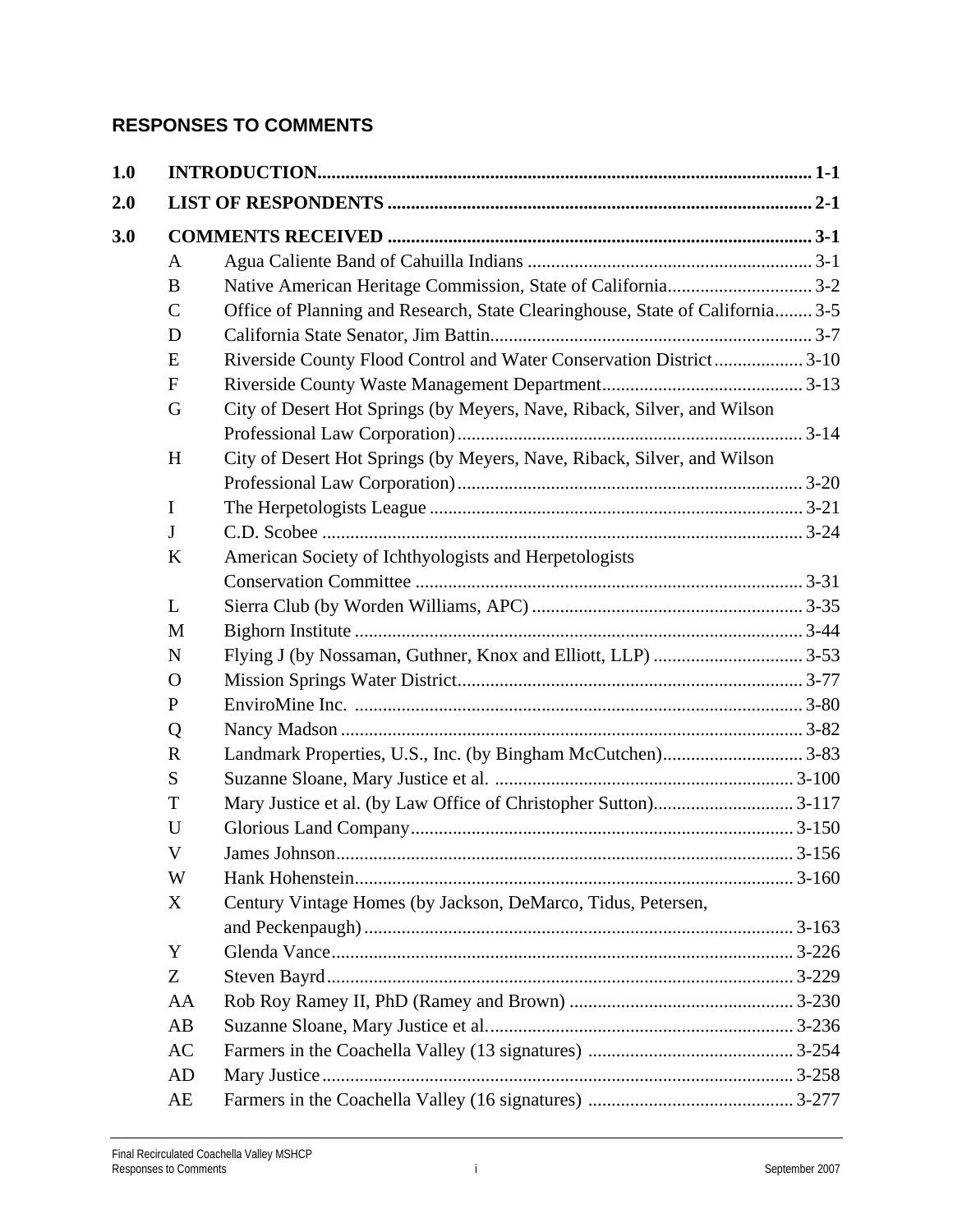| AF             |                                                                                 |  |  |  |  |
|----------------|---------------------------------------------------------------------------------|--|--|--|--|
| AG             |                                                                                 |  |  |  |  |
| AH             |                                                                                 |  |  |  |  |
| AI             |                                                                                 |  |  |  |  |
| AJ             |                                                                                 |  |  |  |  |
| AK             |                                                                                 |  |  |  |  |
| AL             |                                                                                 |  |  |  |  |
| AM             |                                                                                 |  |  |  |  |
| AN             |                                                                                 |  |  |  |  |
| A <sub>O</sub> |                                                                                 |  |  |  |  |
| AP             | DHS Development (by Nossaman, Guthner, Knox and Elliott, LLP) 3-308             |  |  |  |  |
| <b>AQ</b>      |                                                                                 |  |  |  |  |
| <b>AR</b>      |                                                                                 |  |  |  |  |
| <b>AS</b>      | William P. Lewand (William P. Lewand Construction Engineering)  3-315           |  |  |  |  |
| AT             | Lennar Desert Lakes LLP (by Sheppard, Mullin, Richter & Hampton, LLP). 3-318    |  |  |  |  |
| AU             |                                                                                 |  |  |  |  |
| AV             |                                                                                 |  |  |  |  |
| AW             | Mary Sue Christensen Key, Steven H. Christensen family  3-334                   |  |  |  |  |
| AX             | Desert Pacific Wetland Alliance (by Mike Maier, Consultant) 3-335               |  |  |  |  |
| AY             |                                                                                 |  |  |  |  |
| AZ             |                                                                                 |  |  |  |  |
| <b>BA</b>      |                                                                                 |  |  |  |  |
| <b>BB</b>      |                                                                                 |  |  |  |  |
| <b>BC</b>      |                                                                                 |  |  |  |  |
| <b>BD</b>      |                                                                                 |  |  |  |  |
| BE             |                                                                                 |  |  |  |  |
| <b>BF</b>      |                                                                                 |  |  |  |  |
| <b>BG</b>      |                                                                                 |  |  |  |  |
| BH             |                                                                                 |  |  |  |  |
| BI             |                                                                                 |  |  |  |  |
| <b>BJ</b>      |                                                                                 |  |  |  |  |
| BK             |                                                                                 |  |  |  |  |
| BL             |                                                                                 |  |  |  |  |
| <b>BM</b>      |                                                                                 |  |  |  |  |
| <b>BN</b>      |                                                                                 |  |  |  |  |
| <sub>BO</sub>  | Office of Planning and Research, State Clearinghouse, State of California 3-473 |  |  |  |  |
|                |                                                                                 |  |  |  |  |
|                |                                                                                 |  |  |  |  |

 $4.0$ 

 $5.0$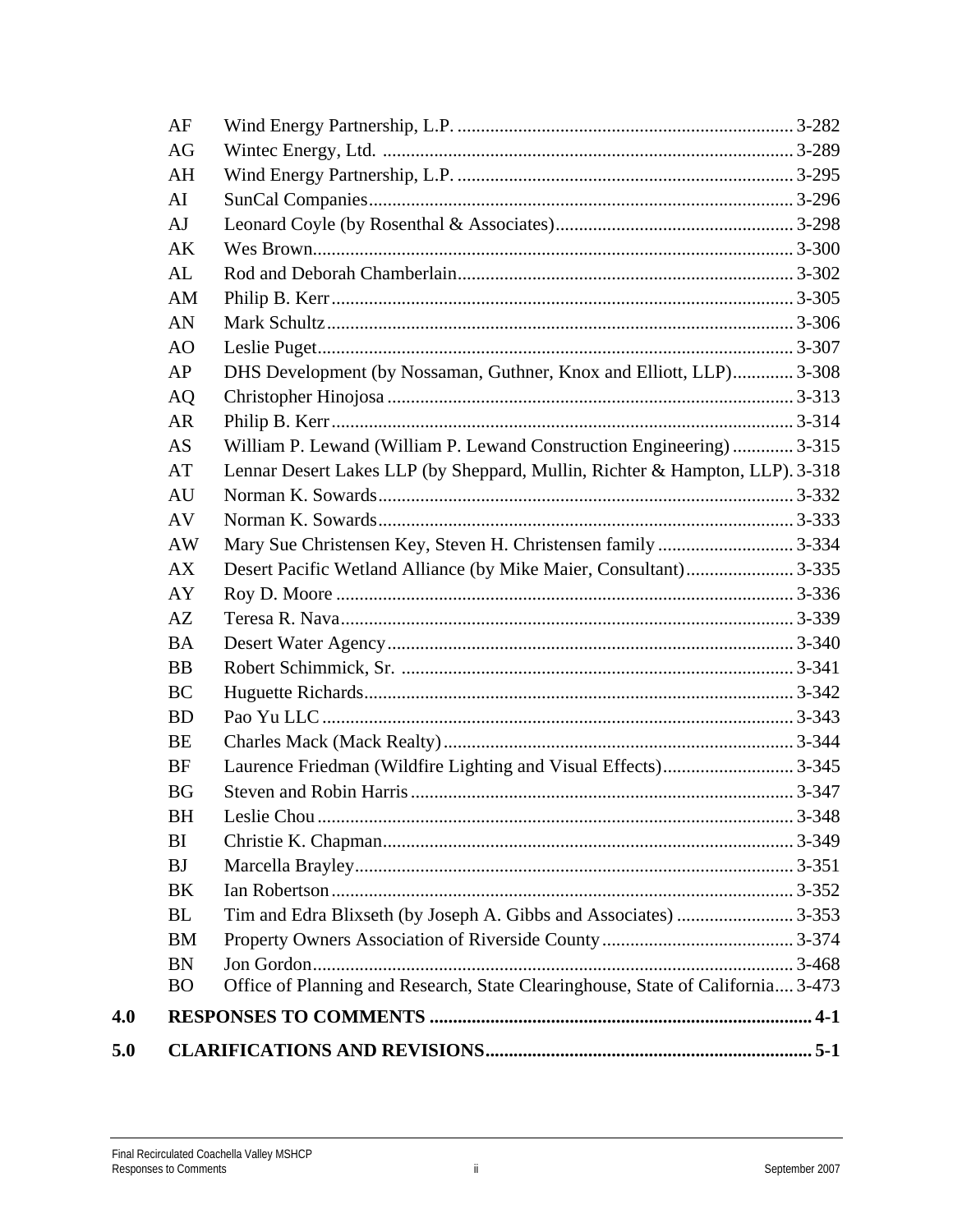## **1.0 INTRODUCTION**

The purpose of this document is to present public comments and responses to comments received on the Recirculated Draft Coachella Valley Multiple Species Habitat Conservation Plan (MSHCP). The Final Recirculated EIR/Supplemental Final EIS is a joint programmatic document with the Coachella Valley Association of Governments (CVAG) serving as the lead agency under the California Environmental Quality Act (CEQA) and the U.S. Fish and Wildlife Service (USFWS) serving as the lead agency under the National Environmental Policy Act (NEPA).

CVAG, the lead agency for the EIR, released the Recirculated Draft EIR for public review and comment on March 26, 2007. The public review period ended on May 9, 2007.

The USFWS, the lead agency for the EIS, released the Supplemental Final EIS for public review and comment on March 30, 2007. The public review period ended on May 29, 2007.

Responses have been provided to comments on significant environmental points, describing the disposition of issues, explanations of the EIR/EIS analysis, supporting EIR/EIS conclusions, and clarifications, as appropriate.

This Responses to Comments document has been organized as five sections. Section 1 provides the Introduction, Section 2 provides the List of Respondents, Section 3 provides the Comments Received, Section 4 provides the Responses to Comments, and Section 5 provides clarifications and revisions to the MSHCP.

## Explanation Regarding the Organization of the Responses to Comments Document

The Lead Agencies received approximately 67 comment letters. Of those comments received, there were nine common issues which have been termed "Major Issues." In this Responses to Comments document, the Major Issue Responses section (see Section 4) contains a comprehensive, complete analysis of the nine identified Major Issues. The Individual Responses section contains a response to each of the individual comments. Where an Individual Response could best be addressed by reference to a Major Issue Response, the Lead Agencies have so indicated.